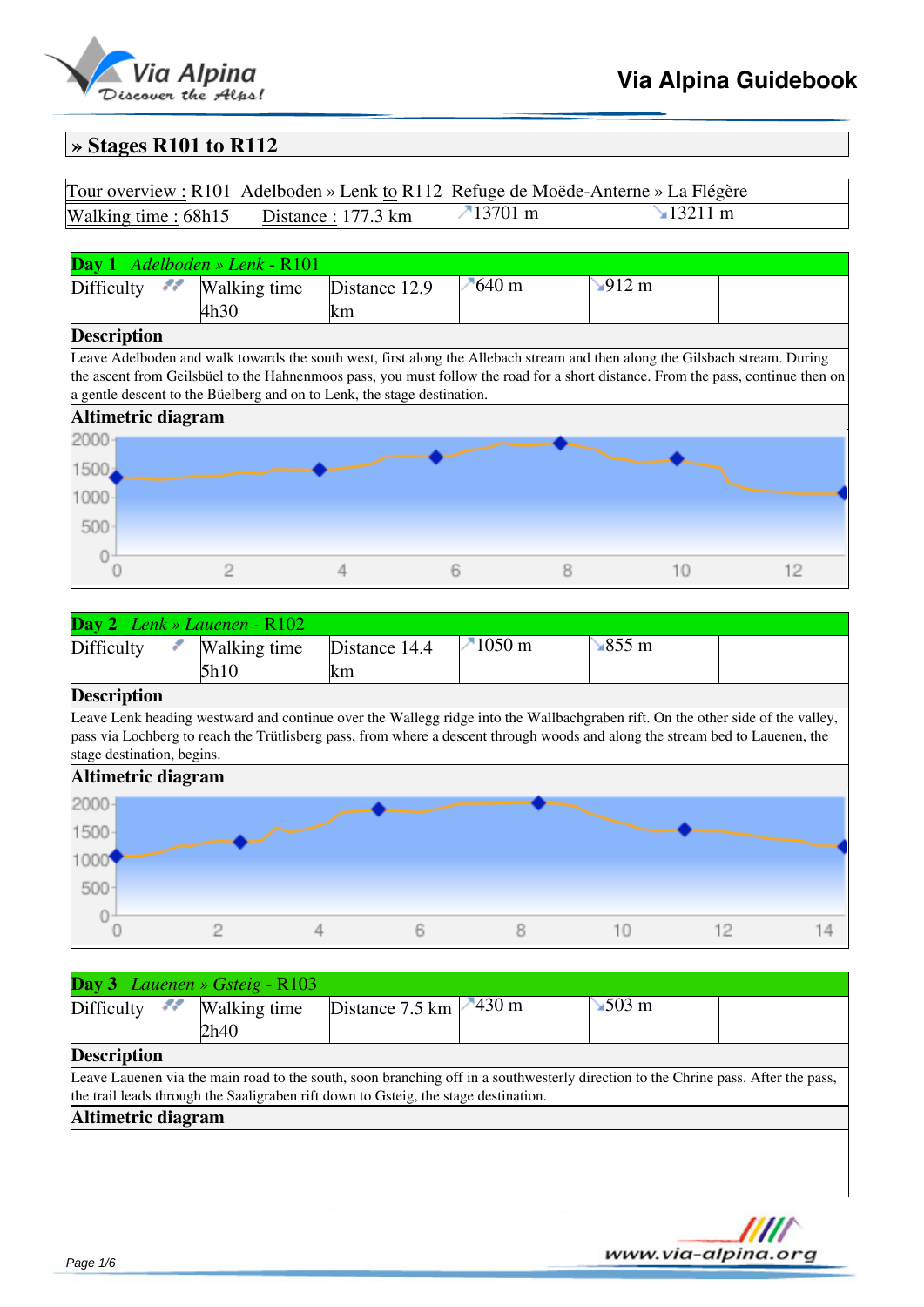



| Day 4                       | $Gsteig \times Godey - R104$ |               |              |                                                                                                                                     |          |
|-----------------------------|------------------------------|---------------|--------------|-------------------------------------------------------------------------------------------------------------------------------------|----------|
| 88<br>Difficulty            | Walking time                 | Distance 19.1 | $\n  1406$ m | $\mathbf{\leq} 1191 \text{ m}$                                                                                                      |          |
|                             | 7h30                         | lkm.          |              |                                                                                                                                     |          |
| <b>Description</b>          |                              |               |              |                                                                                                                                     |          |
|                             |                              |               |              | Leave Gsteig heading south along the Flurstrasse road. At the end of the road, the steep track through the Roter Graben rift to the |          |
|                             |                              |               |              | Auberge du Sanetsch inn begins. Alternatively, take the aerial cable car. Follow the left bank of the Sanetsch lake until reaching  |          |
|                             |                              |               |              | the Sanetsch pass. Continue past the Sex Rouge to Mié. From here, the trail descends steeply to Godey, the stage destination.       |          |
| Altimetric diagram          |                              |               |              |                                                                                                                                     |          |
| 2000<br>1500<br>1000<br>500 |                              |               |              |                                                                                                                                     |          |
|                             |                              |               | 10<br>12     | 14                                                                                                                                  | 16<br>18 |

| <b>Day 5</b> Godey » Anzeindaz - $R105$ |              |                                |  |                            |  |  |
|-----------------------------------------|--------------|--------------------------------|--|----------------------------|--|--|
| Difficulty                              | Walking time | Distance 7.6 km $\sqrt{916}$ m |  | $\frac{1}{2}429 \text{ m}$ |  |  |
| $\overline{}$                           | '3h00        |                                |  |                            |  |  |

## **Description** Leave Godey and head to the west through the Derborence primeval forest. In the village of Derborence, a steep climb to the Pas



| Day 6 Anzeindaz » Col du Demècre - R106 |       |                      |                  |               |  |  |  |
|-----------------------------------------|-------|----------------------|------------------|---------------|--|--|--|
| Difficulty $\mathcal{M}$ Walking time   | 10h15 | Distance 25.3<br>lkm | $2155 \text{ m}$ | $\sim$ 1683 m |  |  |  |
| <b>Description</b>                      |       |                      |                  |               |  |  |  |

Leave Anzeindaz via the Col des Essets heading southward. The pass trail leads down to Pont de Nant. From here, dip into the Vallon de Nant valley and climb over the Col des Perris Blancs up to the Alpe la Tourche. Continue on the high-altitude trail to the Alp Rionda and further along following the southern flank of the Dent de Morcles to the Col du Demècre pass, the stage destination.

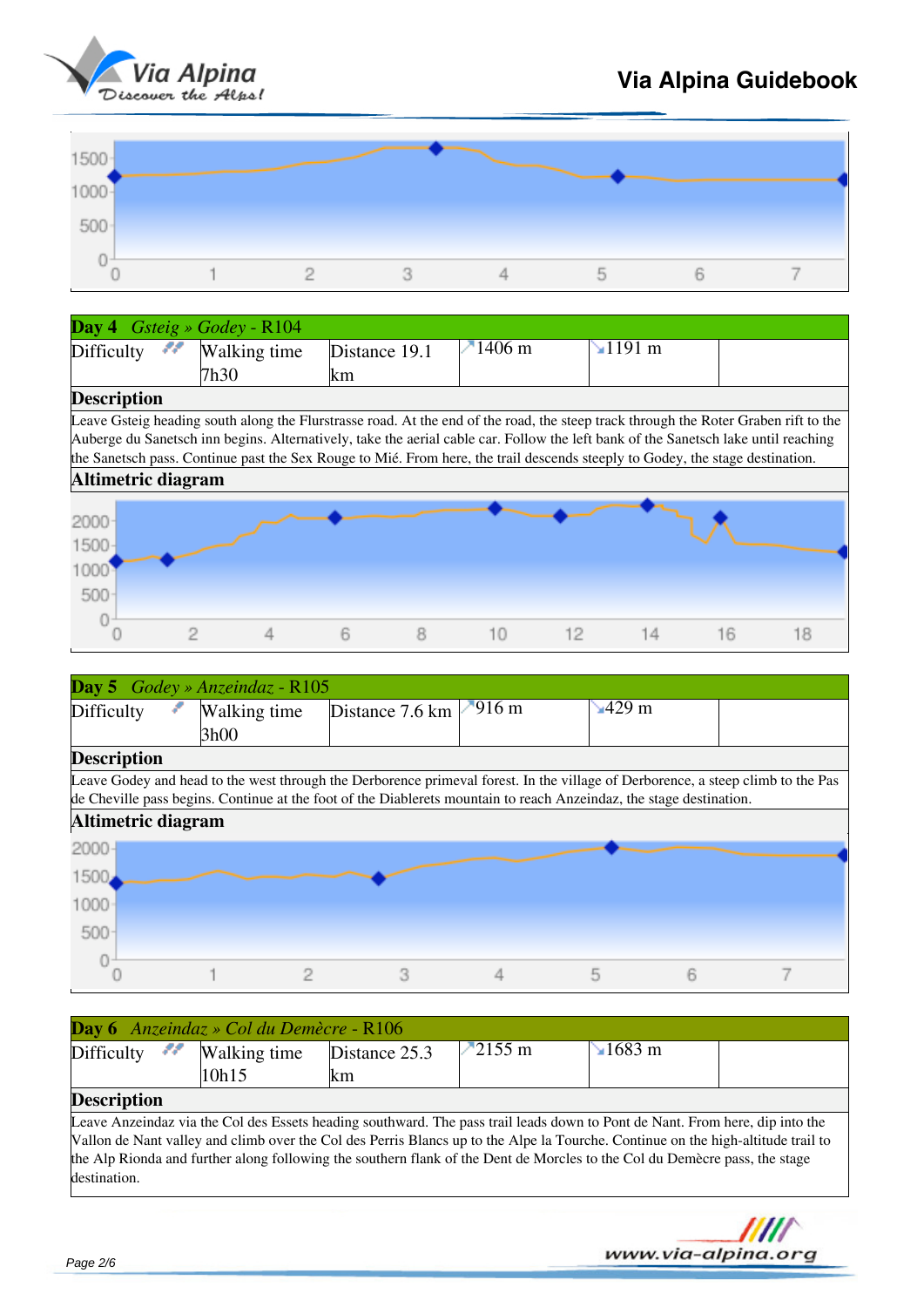



| Day 7 Col du Demècre » Vernayaz / Pissevache - R107 |      |     |                |          |  |  |
|-----------------------------------------------------|------|-----|----------------|----------|--|--|
| Difficulty $\sim$ Walking time Distance 15.2        |      |     | $\sqrt{981}$ m | `⊾2497 m |  |  |
|                                                     | 5h30 | lkm |                |          |  |  |

### **Description**

Leave the Col du Demècre heading south to reach the Portail de Fully. From here, the trail passes over the ridge, which offers a view over both the lower and upper Valais. From the Sex Carro, there is a steep descent to Champex and Dorénaz. For this stretch, it is also possible to take the aerial cable car. Cross the Rhone plateau to soon reach Pissevache/Vernayaz.



| $\textcolor{blue}{\blacktriangleright}$ 264 m |                                                                                                                                                                                                                                                                                                                                                                                                          |
|-----------------------------------------------|----------------------------------------------------------------------------------------------------------------------------------------------------------------------------------------------------------------------------------------------------------------------------------------------------------------------------------------------------------------------------------------------------------|
|                                               |                                                                                                                                                                                                                                                                                                                                                                                                          |
|                                               |                                                                                                                                                                                                                                                                                                                                                                                                          |
|                                               |                                                                                                                                                                                                                                                                                                                                                                                                          |
|                                               |                                                                                                                                                                                                                                                                                                                                                                                                          |
|                                               |                                                                                                                                                                                                                                                                                                                                                                                                          |
|                                               |                                                                                                                                                                                                                                                                                                                                                                                                          |
|                                               |                                                                                                                                                                                                                                                                                                                                                                                                          |
|                                               |                                                                                                                                                                                                                                                                                                                                                                                                          |
|                                               |                                                                                                                                                                                                                                                                                                                                                                                                          |
|                                               |                                                                                                                                                                                                                                                                                                                                                                                                          |
|                                               |                                                                                                                                                                                                                                                                                                                                                                                                          |
|                                               |                                                                                                                                                                                                                                                                                                                                                                                                          |
|                                               |                                                                                                                                                                                                                                                                                                                                                                                                          |
|                                               |                                                                                                                                                                                                                                                                                                                                                                                                          |
| 10                                            |                                                                                                                                                                                                                                                                                                                                                                                                          |
|                                               | Pass the Pissevache waterfall and leave Pissevache/Vernayaz behind, taking the first steep ascent to Van d'en Haut, before<br>continuing further uphill to the Salanfe lake. Head along the left-hand shore of the lake, soon turning off to the right and starting<br>the last climb to the Col de Susanfe. From the pass, it is just a short distance to the Susanfe hut, the stage destination.<br>12 |

| Day 9 Cabane de Susanfe » Refuge Tornay-Bostan - R109 |                                                        |           |                  |                       |  |  |  |
|-------------------------------------------------------|--------------------------------------------------------|-----------|------------------|-----------------------|--|--|--|
|                                                       | $Difficulty$ $\blacksquare$ Walking time Distance 18.3 |           | $1350 \text{ m}$ | $\sim 1709 \text{ m}$ |  |  |  |
|                                                       | 7h40                                                   | <b>KM</b> |                  |                       |  |  |  |
| <b>Description</b>                                    |                                                        |           |                  |                       |  |  |  |

## **Description**

Leave the Susanfe hut via the Encel pass, shortly afterwards turning onto the northern side of the Dent de Bonavau peak. Pass Bonavau to reach Barme, from where the trail heads via Croix d'Incrène to the Cou pass. The trail crosses the French border and

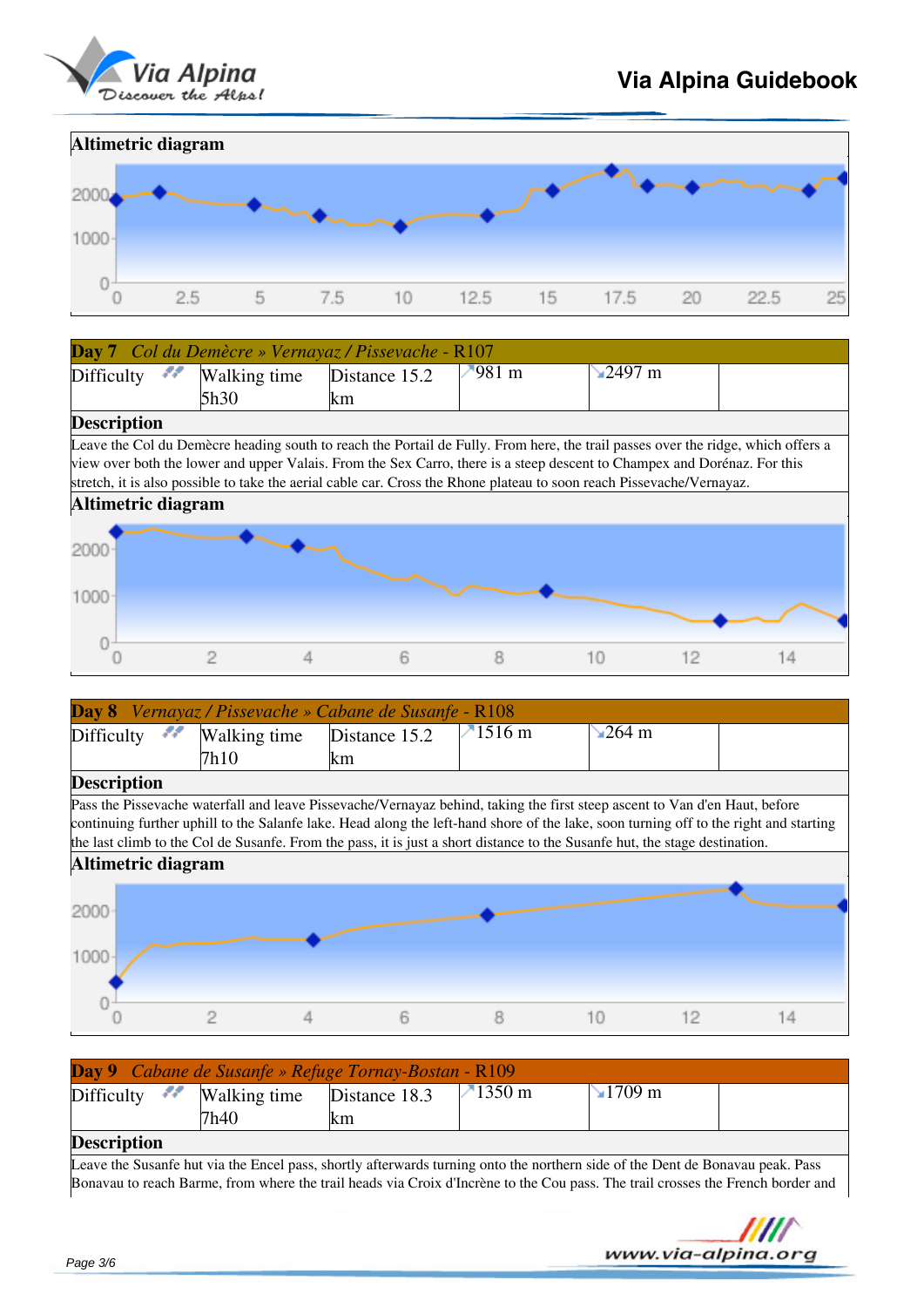

descends through the pastureland towards the Golèse pass along the GR 5 before climbing back uphill to the Tornay-Bostan hut.



| <b>Day 10</b> Refuge Tornay-Bostan » Salvagny - R110 |              |               |          |               |  |  |
|------------------------------------------------------|--------------|---------------|----------|---------------|--|--|
| Difficulty                                           | Walking time | Distance 15.5 | $-282$ m | $\sim$ 1180 m |  |  |
|                                                      | 4h20         | lkm           |          |               |  |  |
| $\overline{}$                                        |              |               |          |               |  |  |

## **Description**

On leaving the Tornay-Bostan hut, this stage – which is entirely downhill – joins the GR® 5 at the Allamands hamlet, taking several hairpin bends on the road and then heading through forestland to Samoëns. Next, it runs alongside the Giffre stream and crosses the Tines gorges before opening onto the Sixt-Fer-à-Cheval plain, which it crosses to reach Salvagny, the stage destination.



| Day 11 Salvagny » Refuge de Moëde-Anterne - R111 |                                                                                                                                                                                                                                                                                                                             |               |                   |  |                              |  |  |  |
|--------------------------------------------------|-----------------------------------------------------------------------------------------------------------------------------------------------------------------------------------------------------------------------------------------------------------------------------------------------------------------------------|---------------|-------------------|--|------------------------------|--|--|--|
| Difficulty                                       | Walking time                                                                                                                                                                                                                                                                                                                | Distance 13.5 | $-2216 \text{ m}$ |  | $\blacktriangleright$ 1053 m |  |  |  |
|                                                  | 6h10                                                                                                                                                                                                                                                                                                                        | km            |                   |  |                              |  |  |  |
| <b>Description</b>                               |                                                                                                                                                                                                                                                                                                                             |               |                   |  |                              |  |  |  |
|                                                  | A varied stage that starts on the plain, then passing the collet d'Anterne pass to reach the mineral environment of the Anterne<br>mountain, a listed nature reserve. The stage destination is the Moëde-Anterne hut, situated just below the Anterne pass which<br>offers a beautiful panorama over the Mont Blanc massif. |               |                   |  |                              |  |  |  |
| Altimetric diagram                               |                                                                                                                                                                                                                                                                                                                             |               |                   |  |                              |  |  |  |
| 2000<br>1500<br>1000<br>500                      |                                                                                                                                                                                                                                                                                                                             |               |                   |  |                              |  |  |  |
|                                                  |                                                                                                                                                                                                                                                                                                                             |               |                   |  | 10                           |  |  |  |

| <b>Day 12</b> Refuge de Moëde-Anterne » La Flégère - R112 |              |               |                  |              |  |  |  |
|-----------------------------------------------------------|--------------|---------------|------------------|--------------|--|--|--|
| Difficulty                                                | Walking time | Distance 12.8 | $-759 \text{ m}$ | $\sim$ 935 m |  |  |  |
|                                                           | 14h20        | Ikm           |                  |              |  |  |  |
| <b>Description</b>                                        |              |               |                  |              |  |  |  |

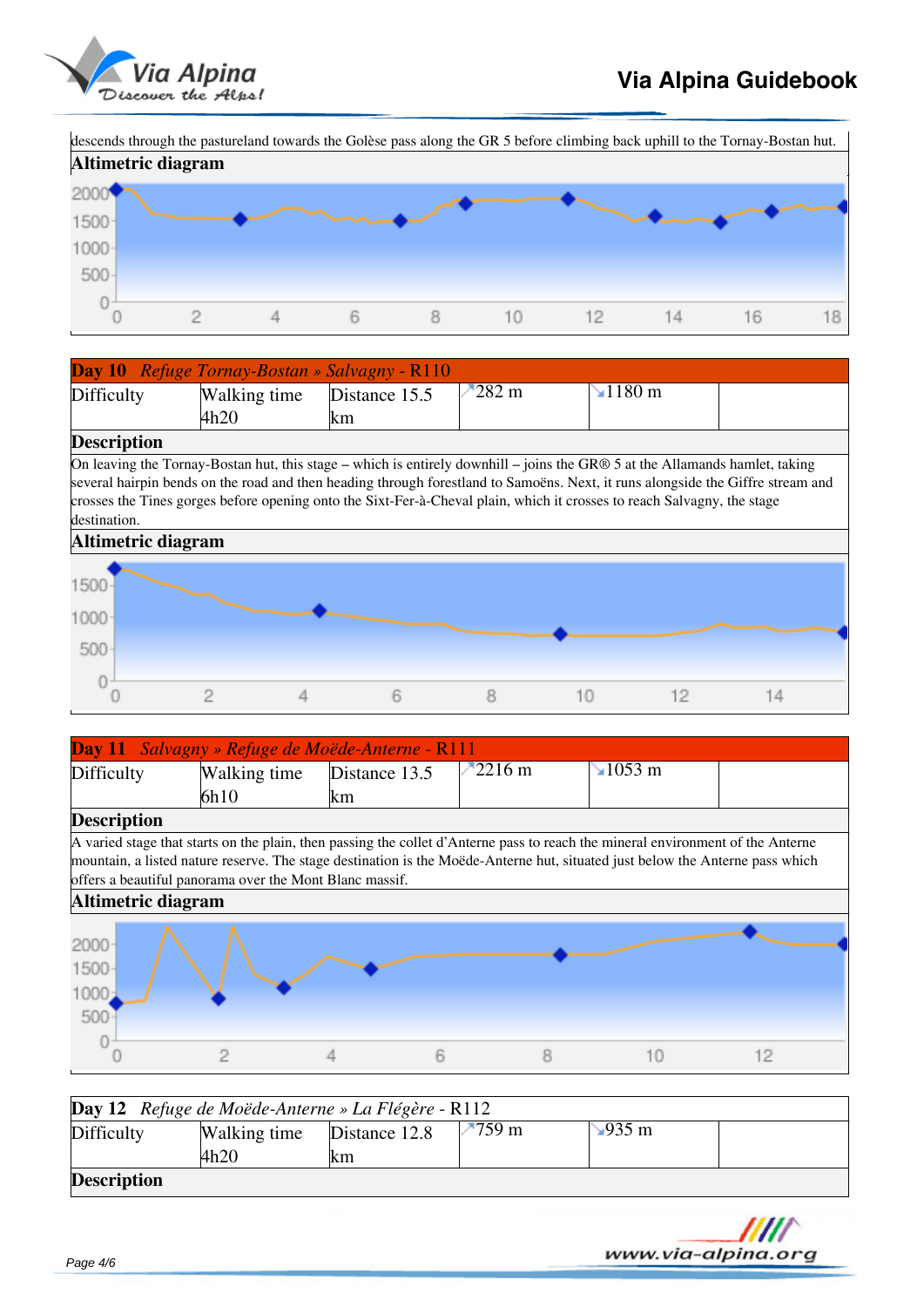

# **Via Alpina Guidebook**

On this stage, Via Alpina mainly uses the GR® du Tour de pays du Mont-Blanc. It crosses the Aiguilles Rouges nature reserve to reach the Brévent pass before descending again on the Chamonix side to the Planpraz chalets and continuing as a balcony trail facing the Mont Blanc massif until arriving at the Flégère chalet, the stage destination.



| <b>Bibliography</b>                          |                                                         |                                          |  |  |  |
|----------------------------------------------|---------------------------------------------------------|------------------------------------------|--|--|--|
| Links                                        | Maps                                                    | Guidebooks                               |  |  |  |
|                                              | $\sim$ swisstopo (1: 50 000)<br>263T Wildstrubel        |                                          |  |  |  |
|                                              | Saanenland-Simmental Frutigland<br>$\sim$ Hallwag       | Saanenland-Simmental-Diemtig             |  |  |  |
|                                              | Kümmerly und Frey AG, Urtenen 3-259-00805-5 (1:60 000)  | tal<br>~ Berner Wanderwege               |  |  |  |
|                                              | 5025T Saanenland Simmental (Zusammens.)                 | $\sim$ swisstopo BWW (ISBN 3-952222-3-X) |  |  |  |
|                                              | (1:50'000)                                              | <b>Berner Oberland West</b>              |  |  |  |
|                                              | 272T St-Maurice<br>~ Swisstopo $(1:50'000)$             | Bergverlag Rudolf Rother                 |  |  |  |
|                                              | 273T Montana<br>$\sim$ swisstopo (1: 50 000)            | $(ISBN 3-7633-4282-6)$                   |  |  |  |
|                                              | Grand-St-Bernard / Dents du Midi-Les Diablerets         | 20 Bergwanderungen Region                |  |  |  |
|                                              | Kümmerly und Frey AG, 3052 Zollikofen (1: 60'000)       | <b>Berner Oberland</b>                   |  |  |  |
|                                              | 272T St-Maurice / 282T Martigny<br>$\sim$ Swisstopo (1: | <b>WERD Verlag (ISBN</b>                 |  |  |  |
|                                              | 50'000)                                                 | 3-85932-276-1)                           |  |  |  |
|                                              | Du Léman aux Dents-Du-Midi<br>$\sim$ Valrando, Sion /   | Wanderwelt Schweiz / SAW                 |  |  |  |
|                                              | Chablais Tourisme SA, 1870 Monthey (1: 25'000)          | und Geotechnisches Institut              |  |  |  |
|                                              | 3530 ET<br>~ IGN TOP 25 $(1:25.000)$                    | ~ Hallwag Kümmerly und                   |  |  |  |
|                                              | 19<br>$~\sim$ AsF (1:25.000)                            | Frey AG, Urtenen BE (ISBN                |  |  |  |
|                                              |                                                         | $3-259-03697-0$                          |  |  |  |
|                                              |                                                         | Unterwallis /                            |  |  |  |
|                                              |                                                         | Waeber/Steinbichler                      |  |  |  |
|                                              |                                                         | Bergverlag Rudolf Rother                 |  |  |  |
|                                              |                                                         | GmbH (ISBN 3-7633-4128-5)                |  |  |  |
|                                              |                                                         | Kompass Wanderbuch Wallis                |  |  |  |
|                                              |                                                         | 998<br>~ KOMPASS-Karten                  |  |  |  |
|                                              |                                                         | GmbH, Rum/Innsbruck (ISBN                |  |  |  |
|                                              |                                                         | 3-85491-773-2)                           |  |  |  |
|                                              |                                                         | - Du Léman à Sion / André                |  |  |  |
|                                              |                                                         | Beerli<br>$\sim$ Editions Ketty &        |  |  |  |
|                                              |                                                         | Alexandre (ISBN                          |  |  |  |
|                                              |                                                         | $2 - 88114 - 026 - 2$                    |  |  |  |
|                                              |                                                         | Du Léman au Mont Blanc                   |  |  |  |
|                                              |                                                         | ~ Fédération Française de                |  |  |  |
|                                              |                                                         | Randonnée (ISBN                          |  |  |  |
|                                              |                                                         | 2-85699-807-0)                           |  |  |  |
|                                              |                                                         | - Du Léman au Mont Blanc -               |  |  |  |
|                                              |                                                         | Tour des Dents du Midi - Réf.            |  |  |  |
|                                              |                                                         | 504<br>~ Fédération                      |  |  |  |
|                                              |                                                         | Française de Randonnée (ISBN             |  |  |  |
|                                              |                                                         | 2-85699-807-0)                           |  |  |  |
|                                              |                                                         |                                          |  |  |  |
| $\overline{\mathbf{x}}\overline{\mathbf{x}}$ |                                                         |                                          |  |  |  |

#### **Warning**

*This data contains the information published on the website www.via-alpina.org at the time of the download. The data have been*